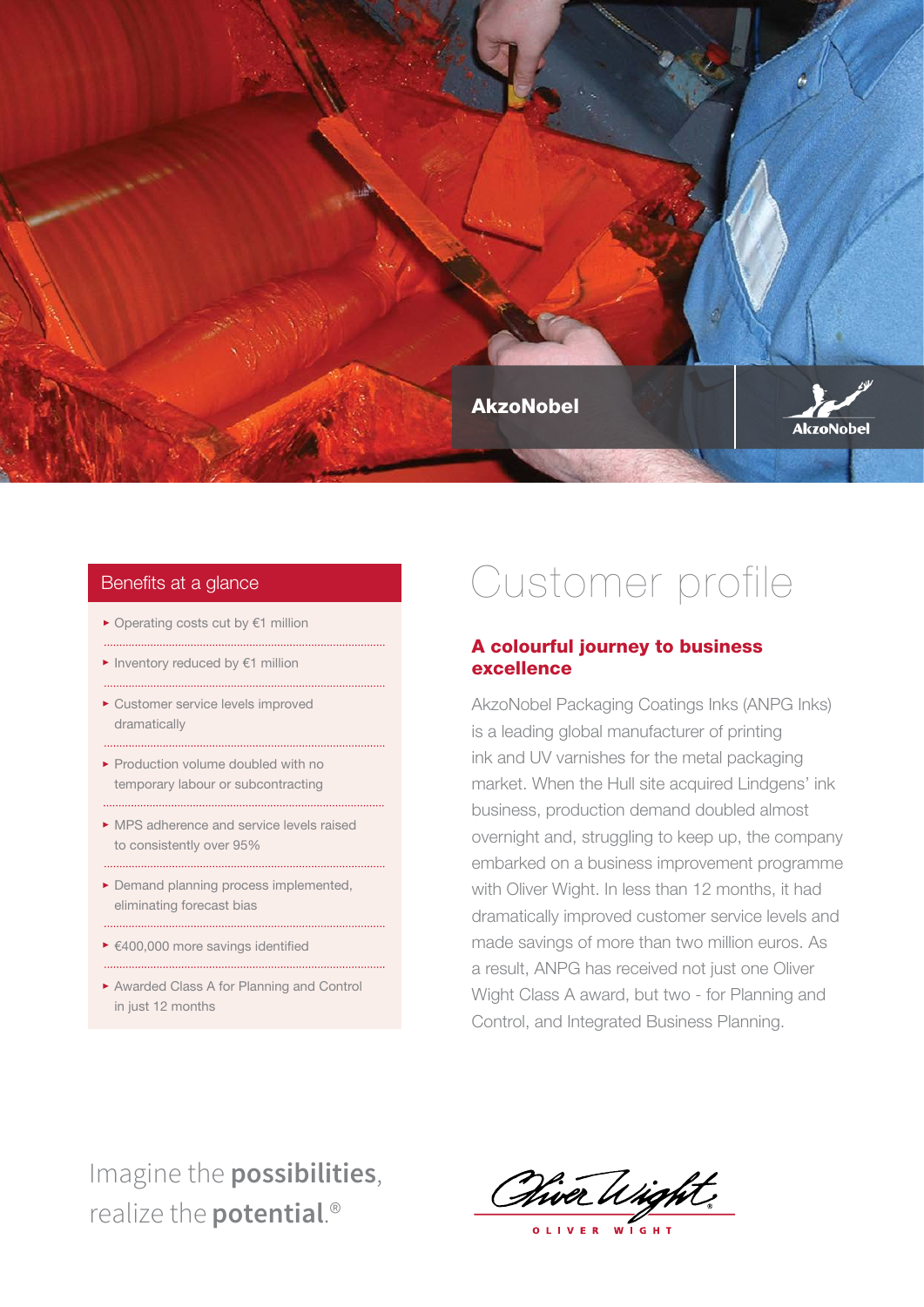

ANPG Inks and its parent business AkzoNobel Packaging Coatings are part of AkzoNobel NV – one of the world's largest coatings company. The ANPG Inks plant in Hull is the central manufacturing location for the global supply of printing inks and UV varnishes for the metal packaging market and the headquarters for its Research, Development and Innovation (RD&I) facilities. With colour-dedicated mills and over 120 employees producing more than 600 finished items - from beer, beverage, food and aerosol cans, to caps and closures - ANPG Inks provides some of the most advanced packaging coatings and inks on the market.

In 2010, AkzoNobel Packaging Coatings acquired the global assets of a Swedish metal decorating coatings and ink business, Lindgens, practically doubling demand on the Hull site overnight. Unsurprisingly, the business was finding it difficult to maintain standards: In 2011 service level performance dropped from 95% on-time and in-full (OTIF) to sub-80%; inventory levels rose significantly and forecasting information was simply 'non-existent'.

The Hull plant was having to subcontract work, pay overtime, and take on temporary labour in an effort to keep on top of things, substantially raising its costs. Struggling to meet customers' service expectations at the same

time as battling supply issues and cost pressures, the company's growth ambitions were constrained. The ANPG Inks Management team knew something had to change, and fast.

In November 2011, Michael Snape was recruited as the Supply Chain Manager for ANPG Inks, tasked with leading a change programme to address the weakness in the supply chain. Snape describes the culture in the business when he arrived: "The site had struggled on for a year after Lindgens takeover. There was a lot of pressure from customers and the distribution points in terms of supply. They were working silly hours and essentially living from order to order, scarcely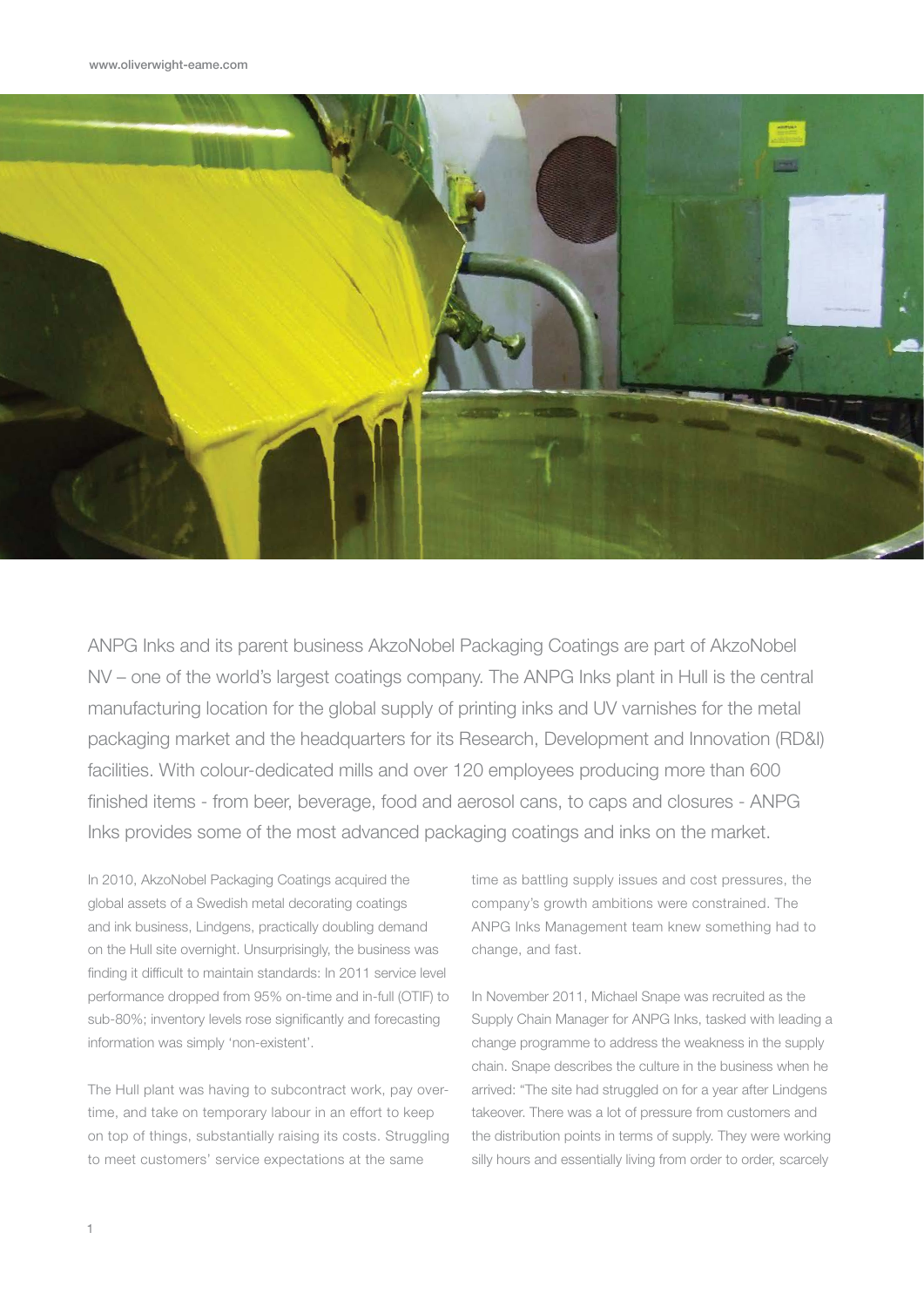"We're able to produce everything required of us on site, with no temporary labour or subcontracting, so our costs have come right down ... We're producing double the volume, yet everything runs incredibly smoothly; it's getting made and getting shipped."

Michael Snape Supply Chain Manager

getting through one problem before the next one started." Production moved from a single shift to a three-shift pattern in an attempt to absorb the additional volumes, but without a process change in place this proved ineffective. "The business all of a sudden had to deal with changing to a 24 hour operation," says Snape. "Whilst all workers were incredibly willing, and took a lot of pride in their work, they didn't have the processes in place to see their way out of the day-to-day fire fighting; they were trapped in a cycle of reactivity. It was like Groundhog Day"

As the plant fought to keep on top of customer orders, there was a reaction from the ANPG Inks distribution points around the globe, as they started to increase safety stock levels, calling off more product than they needed and earlier than they wanted.

"This was putting even more pressure on the plant," says Snape. "We couldn't see what was customer demand and what was stock; at least not until later when the distribution centres asked us to take back stock because they'd ordered three times what they needed. At one stage, the plant had 100 tonnes of ink on back order."

Oliver Wight Integrated Business Planning was identified as the ideal framework for driving improvement towards operational and business excellence. Oliver Wight was well known to AkzoNobel Operations Management team from other successful projects in different business areas, and its Class A Integrated Business Planning programme was recognised as providing the breadth and depth the company needed for planning and execution across the entire business. Integrated Business Planning aligns company plans each month and enables the allocation of critical resources – people, equipment, inventory, materials, time and money, to satisfy customer demand in the most cost effective way.

With the Integrated Business Planning programme up and running, the management team decided to address the fundamental planning and control processes as a priority: "It was March and with our busy period starting in May, we had to get some big wins to get us through the season. In addition, there was an SAP enterprise resource planning transition on the horizon, so we wanted to be in good shape. You don't want to be moving to SAP with poor processes in place," explains Snape.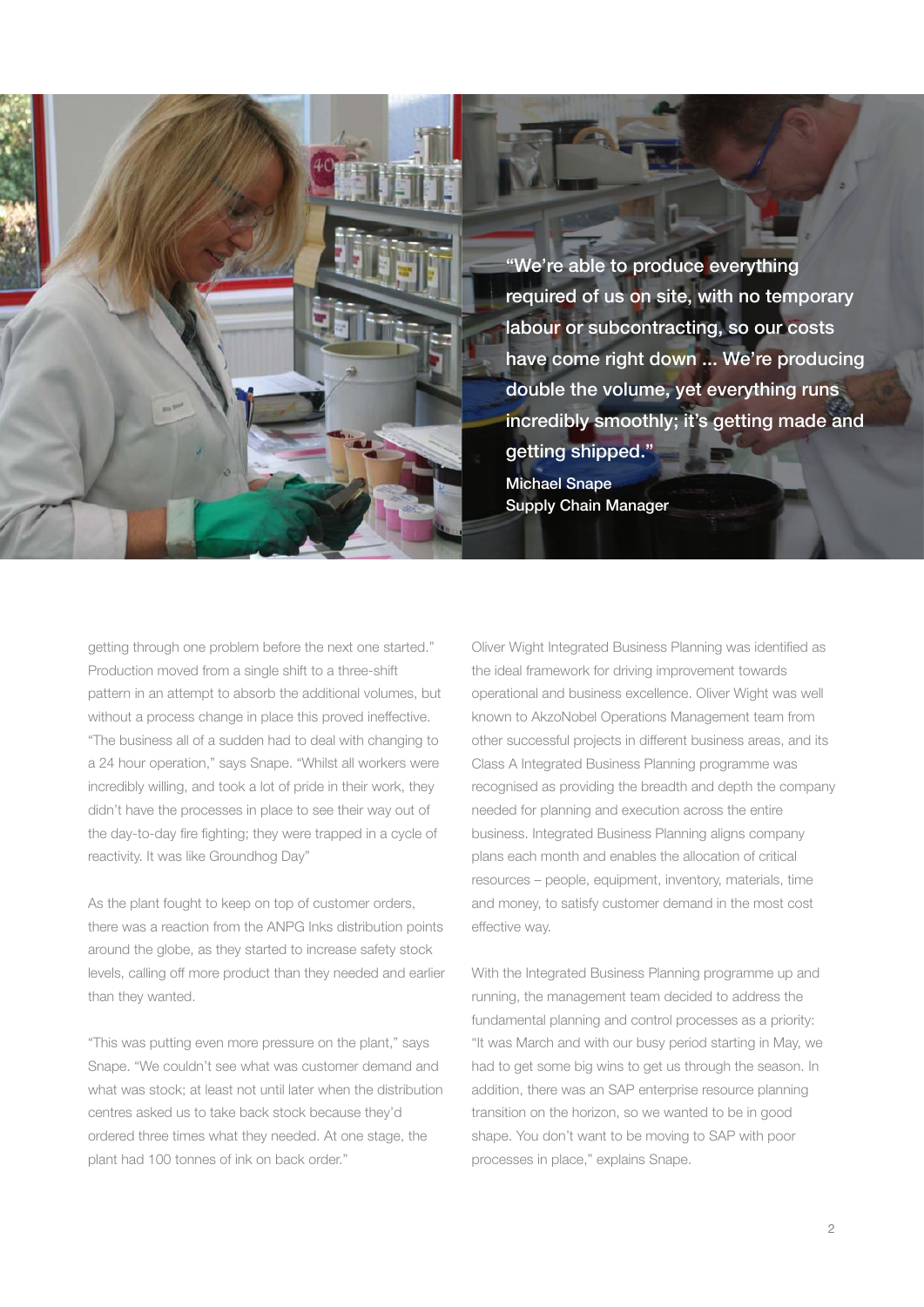

As well as sorting out the immediate issues, the business also set itself an ambitious twelve-month target to reach Class A status for Oliver Wight Planning and Control and Integrated Business Planning. "The general view on the plant was that this was a ridiculously short period of time to turn things around, and we must be mad," laughs Snape. Nonetheless the team's eagerness to improve coupled with Snape's previous experience to guide the implementation, provided the momentum to drive the improvement and indeed triumph. A year after work with Oliver Wight began, the plant was awarded Class A for Capable Planning and Control, followed a few short months later by Class A for Integrated Business Planning.

The improvement journey was given a boost in March 2012 with a Process Acceleration workshop led by Oliver Wight, and involving a cross-functional workshop with more than a dozen employees - managers and staff - from right across the business: office, production, warehouse and labs.

"People were struggling to see a path forward; the purpose of the Process Acceleration workshop was to increase engagement and engender greater empowerment within the team to let the guys see they could fix these things quickly on their own." Snape explains.

The workshop quickly identified the bottleneck as the plant's mill room: "There was a lot of work in progress and halfcompleted jobs of big steel mixing vessels of ink, filling the factory; we clearly lacked the order process controls and disciplines needed for effective production. The mill wasn't being fed because the ink wasn't always mixed in time, or the wrong ink was mixed first. Time lost in the mill room is time you never get back, so it was important the bottleneck was resolved."

A Kanban system, developed by a team from the Process Acceleration Workshop, was put in place to ensure the mill room was always ticking over with the right products flowing through it at the right time; work in progress was reduced and order restored to the liquids storage area: "Instead of taking an hour to locate liquids needed for a batch of ink, it was only taking five or ten minutes," says Snape.

"The workshop also highlighted a known weakness for the business - that there was no forecasted demand. We didn't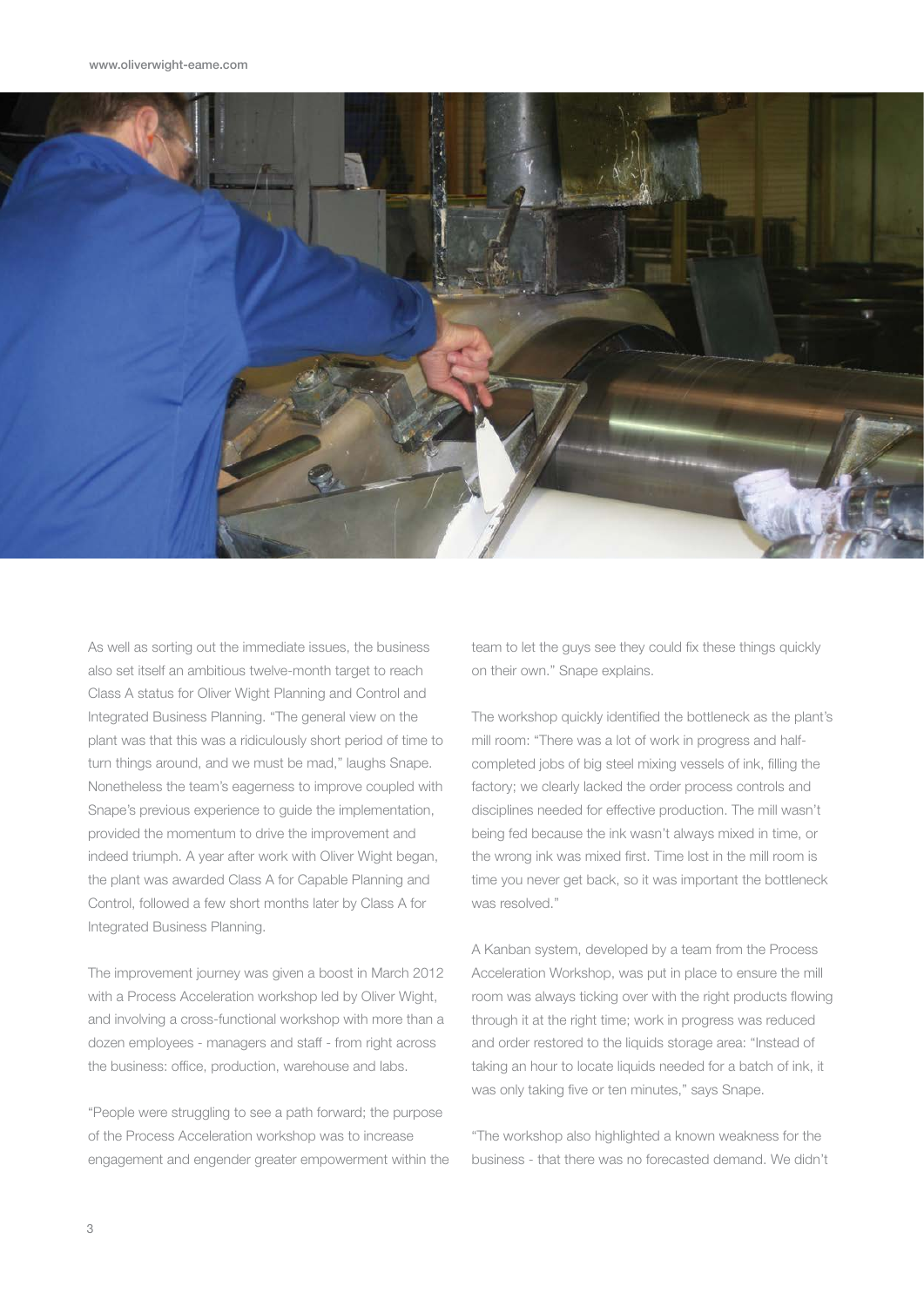"Where before, everything appeared urgent, with the demand plan in place we are able to prioritise and schedule orders. Everything became really predictable." Andy Sharpe Demand Manager

know when a lot was coming, and all orders appeared on the face of it, to be urgent. Plus, with no KPIs in place and poor data in the system, the planners didn't have the information they needed."

So the ANPG Inks plant moved on to get the right metrics in place and aligned across the business. "We knew the data wasn't great and the first thing we wanted to do was put this right," explains Kevin Whitham, the Hull site's Planning Manager. "We set about making sure the routings and bill of materials were correct, and the capacity planning data was accurate."

ANPG Inks then began to analyse KPIs on a weekly basis, and due dates and master schedule performance on a daily basis, with a focus on resolving performance that wasn't up to scratch.

"We identified a number of reasons why we weren't meeting due dates. One was down to data – work was scheduled in batches of ink rather than hours capacity – so we weren't scheduling based on how long an order would take and as a result, too much was being planned on the factory. The team was also using start-dates rather than due-dates, wrongly assuming that if they started on time they would finish on time. We also noticed a pattern emerging from due-date failures as a result of equipment breakdowns. Insufficient training meant operators were overheating the mills and tripping them out. So we got the mill manufacturers in to do a training session to ensure the operators were running the mills as they were designed to be run. Straightway we saw a huge improvement," explains Whitham.

Switching to due-dates rather than start-dates, the team started to plan to realistic capacity and service levels immediately shot up from 80% to 88%. Plus, with accurate measures in place, the plant was now able to understand previous inaccuracies. "We started to see we were hitting due dates fine, but we were often slightly short on quantity, which was leaving us unable to complete some customer orders. While customers were tolerant if orders were a few kilos short, we were determined to put it right," enthuses Snape. The solution was to be more accurate in planning for yield loss by building the process loss into each SKU routing. It was a simple solution that was previously impossible because of the lack of data transparency. With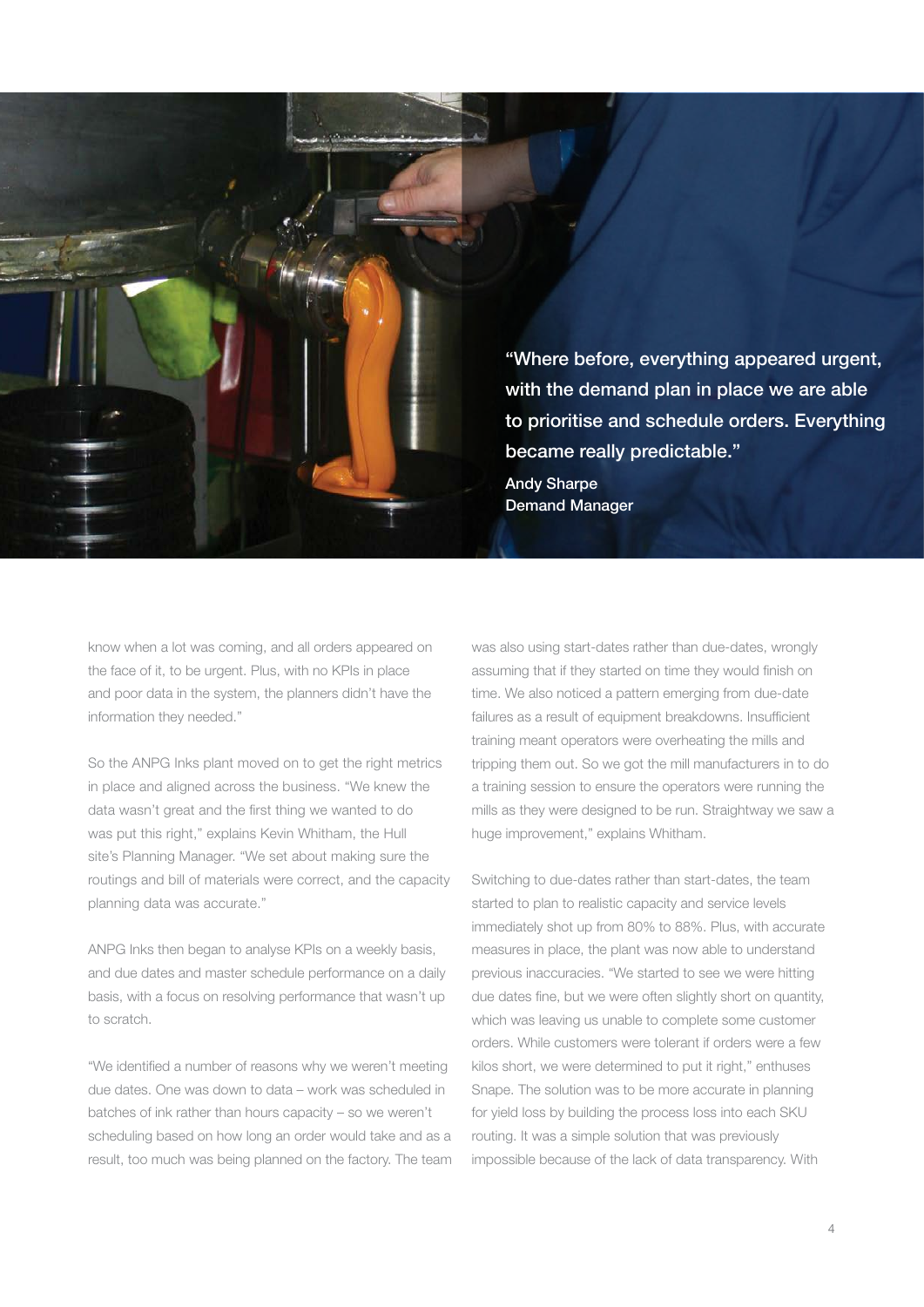p

"The greatest benefit about this journey is being able to have your finger on the pulse daily, so you always know what's going on. The results have come very quickly but the best thing about working with Oliver Wight is that the change is sustainable." Graham White

ANPG Inks Business Director

accurate data now in place, the Hull site had the control it needed over scheduling and production. As a result, the plant's due date MPS and service levels started to hit 95%.

At the same time the site started processes to collect a meaningful demand plan (previously, none had existed) and within three months was able to load its first forecast onto the system. Buy-in was needed across the board; where before the global sales teams had been overcompensating on orders to get what they needed, they now needed to have confidence they would get what they wanted based on accurate numbers.

"We present the financial results to the Sub Business Unit leadership team every month and this includes a view of the following month's forecast. For each of the past four months we have achieved what we said we would, which gives the leadership team more confidence in our business - it makes my life easier too," laughs Sophie Smith, financial controller for the ANPG Inks Business.

With Oliver Wight's Integrated Business Planning model providing the necessary framework, the Hull site was able to instil a passion and commitment to deliver excellent data from the top down, so everyone was working to a single set of numbers. With the new demand process in place any ongoing discrepancies were quickly identified and forecast bias eventually eliminated. Communication played a key role in the process, explains Demand Manager, Andy Sharpe. "When you start talking to your customers and distribution points you begin piecing together your demand plan quite clearly and you can anticipate what's coming in. Where before, everything appeared urgent, with the demand plan in place we are able to prioritise and schedule orders. Everything became really predictable."

Less than a year after Hull manufacturing plant embarked on its journey to operational excellence with Oliver Wight, it was producing the metrics required for the Class A standard. Inventory on the Hull site has reduced by a cool million euros and perhaps even more impressively, operating costs are down by another million euros due to avoidance of subcontracting, reduced express freight costs and the greatly increased efficiencies of the plant. And it doesn't stop there; the Hull team has its eye on a further 400,000 euros of savings in the next 12 months.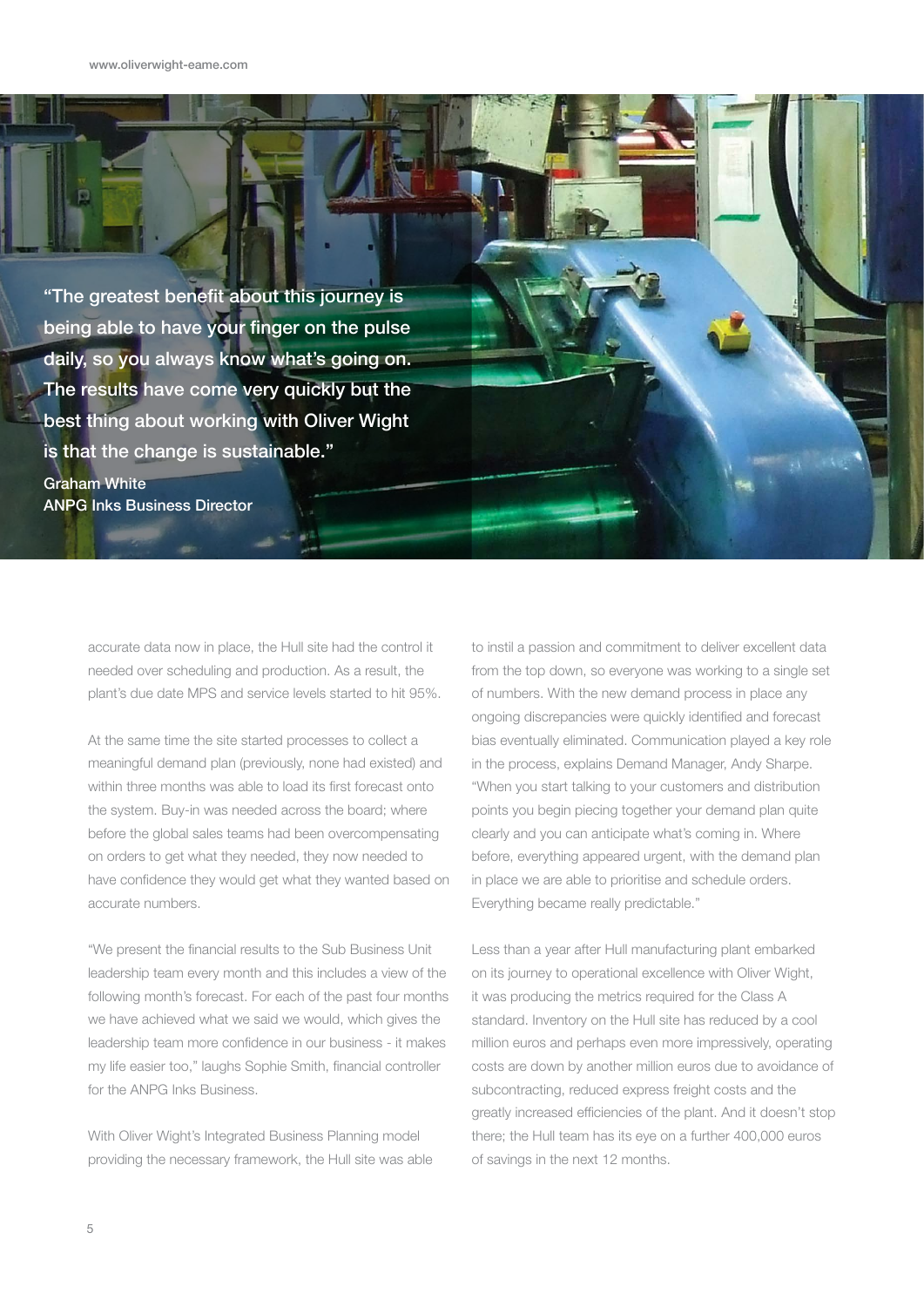

So what's the culture of the plant like now? "It is quiet, very quiet. Where before there was shouting and noise when things were going wrong, now I suppose you can say it's just boring!" Snape chuckles. "We're able to produce everything required of us on site, with no temporary labour or subcontracting, so our costs have come right down. Following the Oliver Wight programme, the three-shift pattern now has the right culture and processes in place and is working as it should be. We're producing double the volume, yet everything runs incredibly smoothly; it's getting made and getting shipped."

And on the prospect of something or someone upsetting the status quo, "No chance!" assures Snape. "Given our attention on KPIs, checking on them daily, if something is going even slightly wrong, it's done and dealt with that day, so things never get into a state any more."

"For me," says ANPG Inks Business Director, Graham White, "the greatest benefit about this journey is being able to have your finger on the pulse daily, so you always know what's going on. The results have come very quickly but the best thing about working with Oliver Wight is that the change is

sustainable. Not only have they been a great inspiration, but the knowledge transfer is good; their knowledge has been passed onto our people, rather than someone coming in and when they go away it all goes back to how it was."

Class A is also helping the company's SAP implementation. "Implementing new technology is never plain sailing and naturally causes some disruption but a better understanding of planning and control means we are focused on establishing the right processes and behaviours beforehand, and that certainly makes things a lot easier. In turn the system will radically advance the benefits we get from Integrated Business Planning by providing credible information to support timely decisionmaking within the business."

Oliver Wight Partner Stewart Kelly, lead consultant on the project, says, "Inks production is obviously a very manuallyoriented process and this is an excellent example of a traditional factory suddenly put under huge pressure, transforming itself into a top performer and making some massive savings. It's a great story."

The company is not one for resting on its laurels. Globally, AkzoNobel launched a broader performance improvement programme in 2011, making savings of €381m within two years, and in early 2013 it launched a new company strategy aimed at delivering leading performance by building on its leading market positions in paints, coatings and specialty chemicals. So the Hull site is looking to the future, equipped with the knowledge and processes it needs to deliver its growth strategy. The market is expanding, with increased demand particularly in the Asia Pacific region, as its taste for carbonated soft drinks and beer increases.

Now ANPG Inks has secured the double Class A award, other AkzoNobel divisions are following suit. "Class A is our preferred operational model and other parts of the organisation are becoming active with it too. Integrated Business Planning gives us a business level view over the ANPG Inks operation and provides us the framework we need to deliver our ambitions over the next five years, which is to grow the business through winning market share," concludes White.